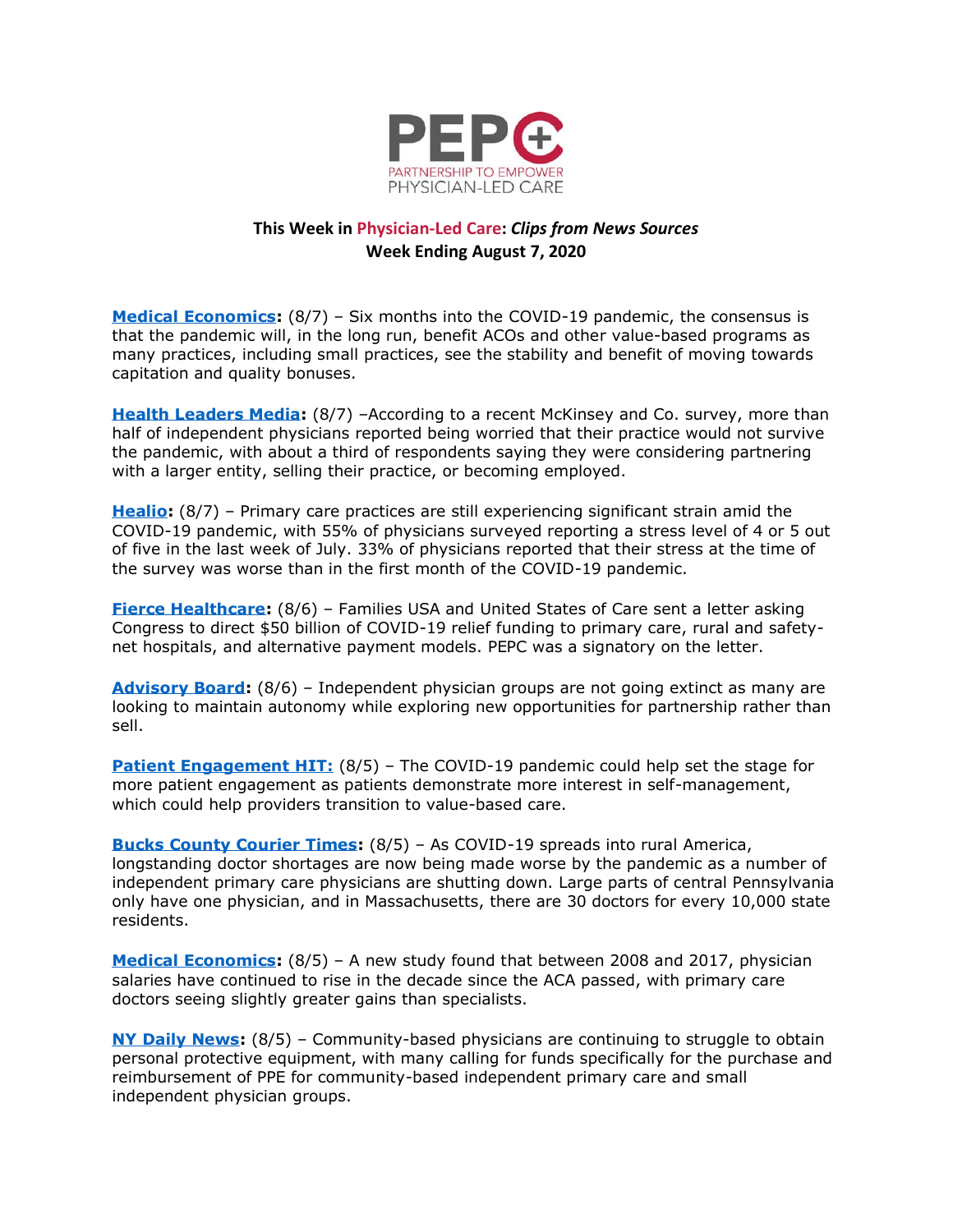**[ACA International:](https://www.acainternational.org/news/how-the-pandemic-is-transforming-payment-structures-for-the-healthcare-industry)** (8/4) – A new report from Corporate Advisory Solutions reports that health care industry leaders are seeking a wider transformation in payment structures as the COVID-19 pandemic disrupts normal care. As such, many practices are trying to move away from fee-for-service reimbursement toward value-based payments.

**[GC Telegram:](https://www.gctelegram.com/news/20200804/patients-flee-primary-care-as-covid-19-hit)** (8/4) – COVID-19 has pushed many primary care practitioners, especially those in small, unaffiliated practices, to the brink of financial insolvency, with one practice reporting a \$10,000 a month deficit, which isn't sustainable over any length of time.

**[Medical Economics:](https://www.medicaleconomics.com/view/coronavirus-new-normal-poses-threat-to-independent-primary-care)** (8/3) –The latest weekly survey from the Primary Care Collaborative and the Larry A. Greene Center pains a grim picture of primary care practices, with four out of five surveyed clinicians saying their practice strain is worse now than it was in March, with 44% reporting that their patient volume continues to be down 30-50% from prepandemic levels.

**[Health Affairs:](https://www.healthaffairs.org/doi/10.1377/hlthaff.2020.00017)** (8/3) – Provider consolidation into vertically integrated health systems increased substantially from 2016 to 2018. More than half of US physicians and 72 percent of hospitals were affiliated with one of 637 health systems in 2018. For-profit and churchoperated systems had the largest increases in system size, driven in part by a large number of system mergers and acquisitions.

**[The Hill:](https://thehill.com/opinion/healthcare/510301-congress-must-act-to-preserve-independent-primary-care-practices)** (8/3) – This opinion piece notes that to prevent further consolidation in the health care system, Congress should target emergency funding to preserve the viability of small, independent primary care-focused practices. In addition to emergency funding, Congress should also consider increasing funding to regulatory agencies who monitor anti-competitive behavior in health care markets.

**[Health Policy Sense:](https://ldi.upenn.edu/healthpolicysense/social-determinants-among-communities-receiving-early-covid-19-relief-funds)** (8/3) – This study by Amol Navathe and Joshua Liao examined the \$12 billion in "high impact" COVID-19 relief funds received by 395 hospitals that cared for 100 or more COVID-19 patients were distributed relating to social determinants of health. Their analysis found that a significant proportion of COVID-19 patients will be managed outside the hospital through primary care practices that are also reeling from COVID-19 financial strain. The authors propose that policymakers should offer financial relief to primary care practices, not just hospitals.

**[Modern Healthcare:](https://www.modernhealthcare.com/finance/hhs-reopens-covid-19-relief-grant-portal-medicare-providers)** (8/3) – HHS has reopened the COVID-19 provider relief grant portal for Medicare providers in an effort to provide more flexibility for smaller practices already operating on thin margins with limited administrative staff, giving providers until August 28th to apply.

**[KFF:](https://twitter.com/PEPC_DC/status/1290750516344107015)** (8/3) – The Kaiser Family Foundation released an issue brief about consolidation, highlighting that provider consolidation leads to high prices with no evidence that consolidation improves care as well as the likelihood that providers may consolidate more due to COVID-19 and the resulting economic crisis. The brief did not address that providers in value-based care models have been more protected from the economic downturn because they are not as dependent on utilization-based revenue.

**[Medical Economics:](https://www.medicaleconomics.com/view/how-value-based-care-can-save-your)** (8/3) –Primary care is in the midst of a crisis, with many practices facing the possibility of closure as they deal with the COVID-19 pandemic. Aledade CEO Farzad Mostashari suggests that physicians should embrace risk through value-based care.